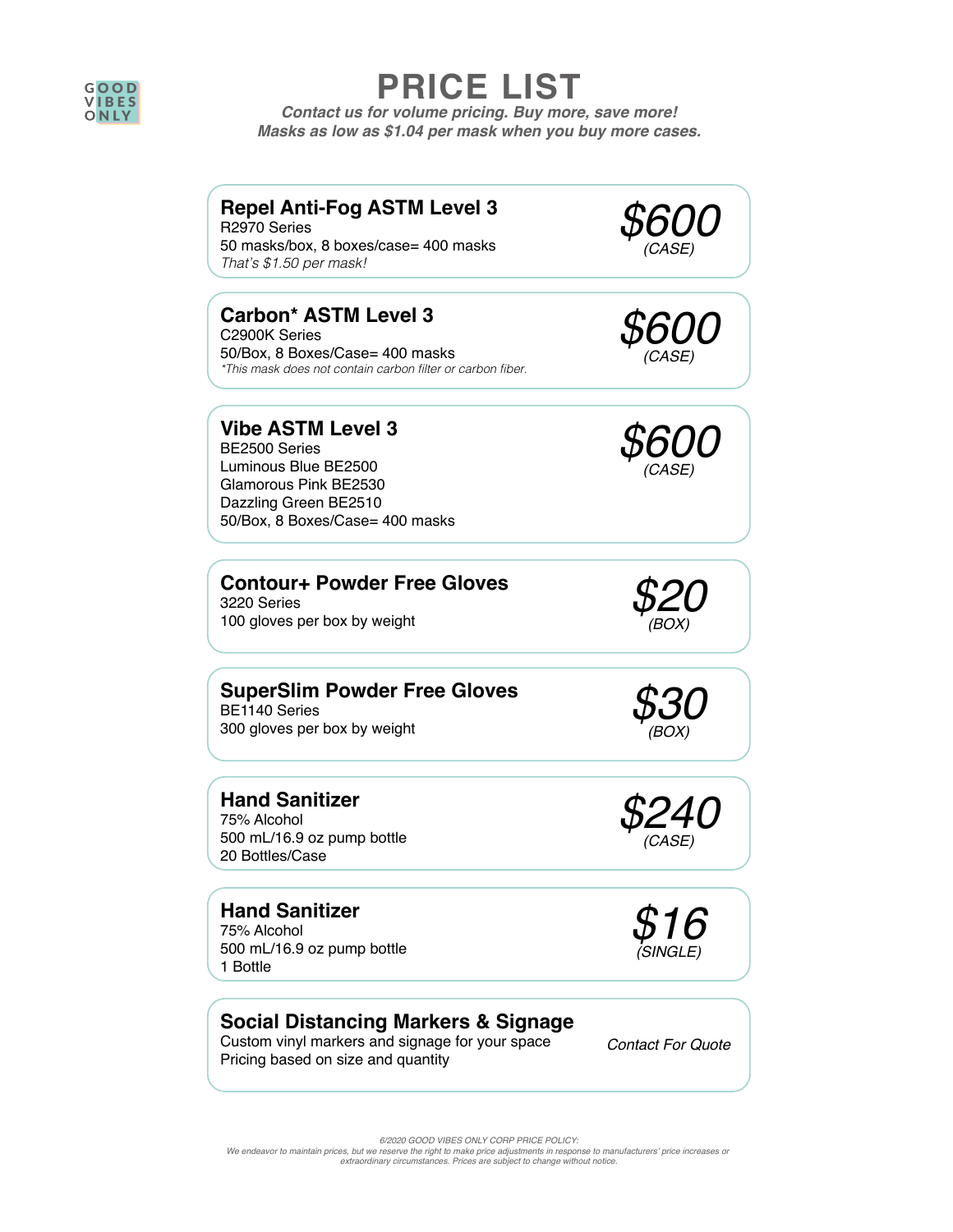## **Repel Anti-Fog ASTM Level 3**

Repel 4-PLY fluid resistance Earloop Face Mask series comes with Cranberry's innovative HydroGuard® layer that provides superior fluid resistance. Repel ASTM level 3 protection exceeds the most stringent ASTM F1862 standards for synthetic blood penetration at 160mmHg, providing strong protection against body fluids/bloods. Repel is 100% latex and fiberglass free, while its inner layer is dye-free, chemical-free, and lint-free.

Repel's Quad-Fold® design provides 15% more breathing volume while the revolutionary CoolSilk® lintfree inner layer offers a cool and long-lasting soft feeling without fluffy irritation.

Repel Anti-fog face mask's exclusive non-woven anti-fog cushion across inner layer greatly reduces fogging of eyewear.

R2970 Series • 50 masks/box, 8 boxes/case

## **Carbon ASTM Level 3**

Cranberry Carbon\* Black 4-PLY Earloop Face Masks offer ASTM Level 3 protection with high fluid resistance and greater than 99% BFE/PFE at 0.1 micron. Quad-Fold® design provides greater comfort with 15% more breathing volume. Nose and chin adjustment strips for custom fit and protection. Innovative HydroGuard® layer provides superior fluid resistance that exceeds the most stringent ASTM F1862 specification at 160mmHg. \*This mask does not contain carbon filter or carbon fiber.

C2900K Series • 50/Box, 8 Boxes/Case= 400 masks

#### **Vibe ASTM Level 3**

BeeSure Vibe 4-PLY Earloop Face Masks offer [ASTM Level 3](http://www.ecobeeworld.com/industry-information/) protection and are 100% latex-free and fiberglass free. The VA DuoSeal™, with top and bottom metal strips, provide a secure fit and unparalleled protection. BeeSure also included an anti-fog flap for clearer visibility. The Quad-Fold design® offers 15% more breathing volume for easy breathability without moisture build-up. Vibe face masks are available in three fun colors to brighten your day - Luminous Blue, Dazzling Green and Glamorous Pink!

BE2500 Series Luminous Blue BE2500 Glamorous Pink BE2530 Dazzling Green BE2510

50/Box, 8 Boxes/Case= 400 masks